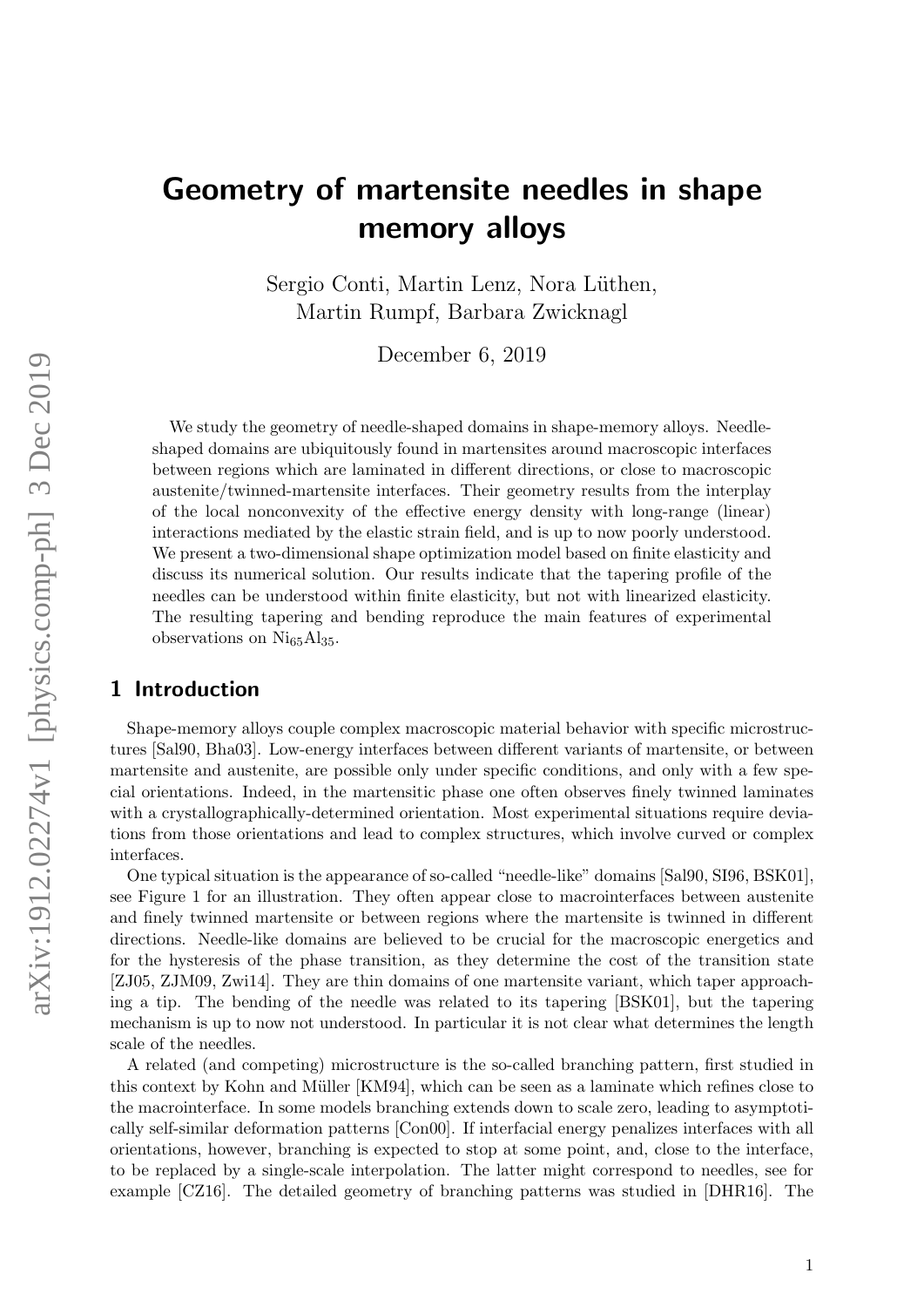

Figure  $1 - (a)$  Experimental observation of needle-shaped domains via transmission electron microscopy in a thin sample of Ni65Al35. Available under https://doi.org/10.1103/PhysRevB.64.144105. (b) Sketch of the geometry in the reference configuration. The red line outlines the fundamental cell, which is repeated periodically in the vertical direction. (c) Sketch of the geometry in matrix space. The macroscopic deformation gradient V is a weighted average of  $U^1$  and  $U^2$ , and is itself compatible – along a different direction – with  $QU^1$  for some  $Q \in SO(2)$ .

role of needles can be further strengthened by evolutionary aspects, as the gain in energy made possible by branching patterns is not necessarily dynamically accessible to the material during the phase transformation. We do not investigate branching patterns further here.

The geometry of needles was studied analytically in a geometrically linear setting in [SI96, BSK01, BSB03]. This permitted in particular to find a simple relation between the bending of the thin needles and their tapering, but the tapering profile itself could not be predicted. Numerical studies with geometrically linear models also did not lead to a stable prediction of the tapering profile [MS09]. There has been a considerable effort to reproduce the formation of needles numerically, with models based on nonlinear elasticity and many different discretizations schemes. Simulations based on a phase field method [FLBGS10] have shown that a geometrically nonlinear model is needed for the modelling of polytwinned microstructures. Needle formation, bending, tapering and branching have been observed in studies based on finite elements with a nonconvex energy density [LL99]. Needles close to a free surface have been studied with an atomistic discretization [NBS02], showing that they have a strong tendency to either retract or to transform into a laminate. An analysis based on three-dimensional FEM with parametrized boundaries was presented, for the case of Cu-Al-Ni, in [SGL11]. This paper focused on energy concentration around the needle tip. The resulting needle geometry was qualitatively similar to the experimental one, but there remained significant differences [SGL11, Fig. 8 and 9]. A phase-field approach, also with a geometrically nonlinear model, has been presented in [LRP13] and also shows bending and tapering of needle-like structures (see in particular Figure 3 there). In [BFS19] the stored elastic energy was numerically minimized with respect to variation in the period of the twinned microstructure. The formation of needles was also observed using a Fourier-space discretization of a viscoelastic model [SMF19]. Whereas all these studies agree in showing that models based on nonlinear elasticity can predict the formation of needles which qualitatively resemble the observed ones, the detailed shape, and its dependence on the parameters of the problem, was not explored.

In this work, we use a two-dimensional nonlinear elasticity model to show numerically that the tapering profile can be understood as a consequence of geometric nonlinearity. Our results indicate that the effective length of the needle is proportional to  $1/\delta$ , where  $\delta$  is the order parameter in the bulk. Correspondingly, a geometrically linear version of the model predicts an infinite length of the needles. For definiteness, we focus on needles completely in the martensitic phase of  $Ni_{65}Al_{35}$  and on the TEM observations reported in [BSK01], but our model can be easily generalized to other materials.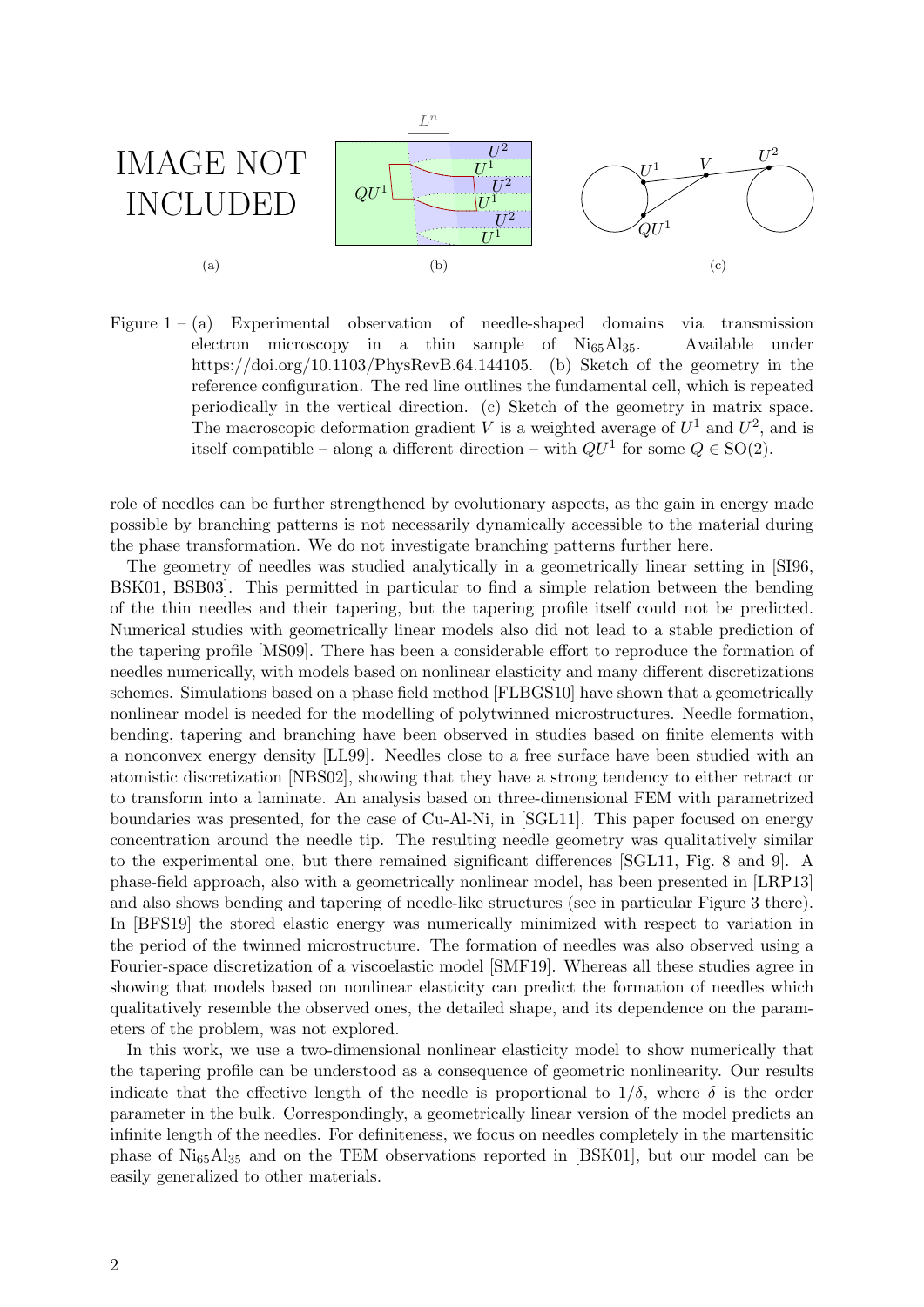## 2 Model

We work with nonlinear elasticity, following [BJ87], in two spatial dimensions. We assume that there are two martensitic variants, with eigenstrains

$$
U^{1} := \begin{pmatrix} 1 & \delta \\ 0 & 1 \end{pmatrix} \text{ and } U^{2} := \begin{pmatrix} 1 & -\delta \\ 0 & 1 \end{pmatrix}
$$
 (1)

for some  $\delta > 0$ ; in the simulations we use  $\delta = 0.1$  which is a typical value for Ni<sub>65</sub>Al<sub>35</sub> (see [BSK01, Sect. IV/A]). We use, as customary, the austenite as reference configuration, scaled to have the same density as the martensite (so that  $U^1$  and  $U^2$  have unit determinant). The minimizers of the free-energy density are then the deformation gradients of the form  $RU<sup>1</sup>$  or  $RU^2$ , for any  $R \in SO(2)$ . If there is a continuous interface between a region with deformation gradient  $RU^1$  and one with deformation gradient  $R'U^2$ , then necessarily  $RU^1\tau = R'U^2\tau$  for any tangent vector  $\tau$ . This equation has two pairs of solutions for  $\tau \in S^1$ , the first one being  $\tau = \pm e_1$ (with  $R' = R$ ); and the second one being  $\tau = \pm e_2$  (with R, R' related by  $R(\delta, 1) = R'(-\delta, 1)$ ).

We assume that the left part of the sample is in variant  $U^1$ , and the right part is in a mixture of variants  $U^1$  and  $U^2$  (see Figure 1(b)). We denote by  $\Omega^1$  (or  $\Omega^2$ ) the part of the domain in which variant  $U^1$  (or  $U^2$ ) is used, and minimize the energy

$$
E[\phi, \Omega^1, \Omega^2] := \int_{\Omega^1} W^1(D\phi) dx + \int_{\Omega^2} W^2(D\phi) dx,
$$
\n(2)

where  $\phi : \Omega^1 \cup \Omega^2 \to \mathbb{R}^2$  is the elastic deformation, and  $W^i$  is the free-energy density of variant i. We do not include a surface-energy term, proportional to the length of the interface between  $\Omega^1$ and  $\Omega^2$ . This contribution is typically much smaller than the elastic energy. The surface energy is crucial in determining the length-scale of the  $U^1/U^2$  mixture on the right of the interface, which determines the number of interfaces and hence their total length, an effect we do not study here. The bending and tapering of the needle instead have only a minor effect on the total length of the interface, whereas they have a significant effect on the long-range elastic incompatibility. Therefore surface energy is not crucial in this situation, and for simplicity we do not include it in the model.

We impose boundary conditions on the two domains  $\Omega^1$ ,  $\Omega^2$  corresponding to the geometry illustrated in Figure 1(b), and determine both the elastic deformation  $\phi$  and the two sets  $\Omega^1$ ,  $\Omega^2$ by minimizing the energy  $E$ , resulting in a shape-optimization problem. As we do not optimize over the topology, we opt for a reparametrization scheme (discussed below) for the optimization of the two shapes. The domains  $\Omega^1$ ,  $\Omega^2$  are parametrized via low-order polynomials.

We assume that on the far right a periodic mixture of the  $U^1$  and  $U^2$  variants is present, with periodicity H, and volume fractions  $\theta$  and  $1 - \theta$ ,  $\theta \in (0, 1)$ . This is geometrically possible, since  $U^1e_1 = U^2e_1$ . The average deformation gradient in this region is then  $V := \theta U^1 + (1 - \theta)U^2 =$  $\mathrm{Id} + (2\theta - 1)\delta e_1 \otimes e_2$  and is compatible to a different rotation of the  $U^1$  variant,  $QU^1 e_2^{\delta \theta} = V e_2^{\delta \theta}$ , where  $e_2^{\delta\theta} := \frac{(-\delta\theta,1)}{\sqrt{1+\delta^2\theta^2}}$ . The rotation Q can be easily computed in terms of  $\delta$  and  $\theta$ . We are interested in resolving the structure around this macrointerface, which is oriented along  $e_2^{\delta\theta}$ , assuming the periodicity is not changed.

We use a generic polyconvex nonlinear elastic energy density with the cubic symmetry of the austenite [KFR07],

$$
W(F) := a_1 \operatorname{tr}(F^T F)^2 + a_2 \operatorname{det}(F^T F) - a_3 \operatorname{log}(\operatorname{det}(F^T F)) + a_4 \left( (F^T F)_{11}^2 + (F^T F)_{22}^2 \right), \quad (3)
$$

and extend it to the two martensite variants by setting  $W^1(F) := W(F(U^1)^{-1}), W^2(F) :=$  $W(F(U^2)^{-1})$ . If  $a_3 = 4a_1 + a_2 + 2a_4$  and suitable inequalities hold, then W is minimized on SO(2). The remaining three coefficients correspond to the three elasticity constants of a cubic material. We choose  $c_{11} = 200 \text{ GPa}$ ,  $c_{12} = 130 \text{ GPa}$ ,  $c_{44} = 110 \text{ GPa}$ , which are appropriate for the B2 austenite phase of Ni<sub>65</sub>Al<sub>35</sub>, see for example [HNR04, Table I] and set  $a_1 = 11.56 \text{ GPa}$ ,  $a_2 = -17.44 \text{ GPa}, a_3 = 10.04 \text{ GPa}, a_4 = -9.38 \text{ GPa}.$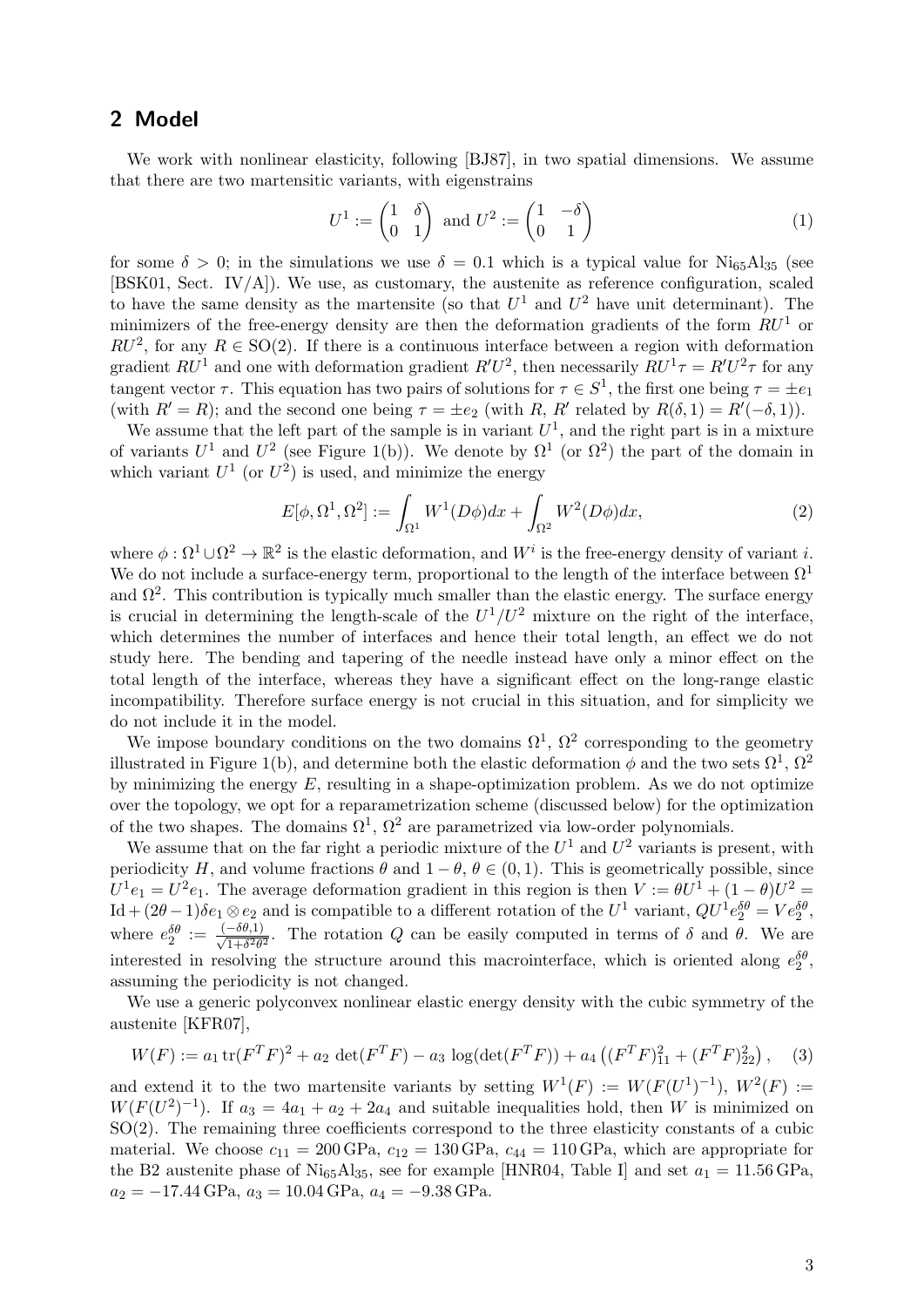## 3 Results

We have numerically optimized the total elastic energy  $E[\phi, \Omega^1, \Omega^2]$  both in the deformation  $\phi$  and in the shape of the domains  $\Omega$ <sup>1</sup> and  $\Omega$ <sup>2</sup>. We use a finite-element discretization for the deformation and minimize it out for any fixed domain geometry. The resulting effective functional, which depends only on the domains, is then minimized in the shape of the needles, which is parametrized in terms of the total needle length  $L^n$  and two quadratic curves  $\gamma^t$  and  $\gamma^t$ describing the top and bottom needle profiles in the reference configuration, respectively. Since we assume periodicity along the interface, only one needle needs to be resolved numerically. For a detailed explanation of the concrete parametrization of the needle geometry and the shape optimization method we refer to Section 4.

The resulting shape of the needles is illustrated in Figure  $2(a)$ . The needle tapering naturally occurs on a length scale which is of the order of 5 to 10 needle spacings, in agreement with experiment (see Figure  $1(a)$ ). This tapering effect was not resolved in the geometrically linear model in [BSK01] and is discussed in more detail below. The tapering in turn generates a bending of the needle, as apparent both in the numerical results of Figure  $2(a)$  and in the experimental image in Figure  $1(a)$ . In the reference configuration the bending of the needle is almost absent, and only a small asymmetry between the two boundaries is apparent (see Figure 1(b) and discussion below). This confirms that the experimentally observed bending results from the fact that compatibility across a tapering needle requires a nontrivial rotation, as predicted by the geometrically linear analysis [BSK01]. In the following we discuss the tapering length and the asymmetry in more detail.



Figure  $2 - (a)$  Periodic needle pattern (in the deformed configuration) as obtained by numerical minimization of the functional (2) with  $\delta = 0.1$  and  $\theta = 0.25$ , to be compared with the experimental observation in Figure  $1(a)$ . We also show the needle shape in the reference (b) and deformed (c) configuration, scaled by a factor of 4 vertically in order to better illustrate the shape of the needle. The shape in the reference configuration is almost symmetric, but in the deformed configuration a substantial bending appears.

**Needle length.** Figure 2 shows the optimal needle shape obtained for  $\delta = 0.1$  and volume fraction  $\theta = 0.25$ . The right panel shows an enlargement of the shape of a single needle, which is almost, but not exactly, symmetric in the reference configuration (see below).

Figure 3 shows that the general structure with an almost symmetric tapering in the reference configuration and a substantial bending in the deformed configuration is not specific to  $\delta = 0.1$ . At the same time the effective tapering length  $L<sup>n</sup>$  (defined precisely via the formulas for  $\gamma<sup>t</sup>$  and  $\gamma^b$  given in Section 4 below) depends strongly on  $\delta$  (defined in (1)). By scaling one easily sees that necessarily  $L^n = Hf(\delta)$  for the present scale-invariant model. The right panel shows that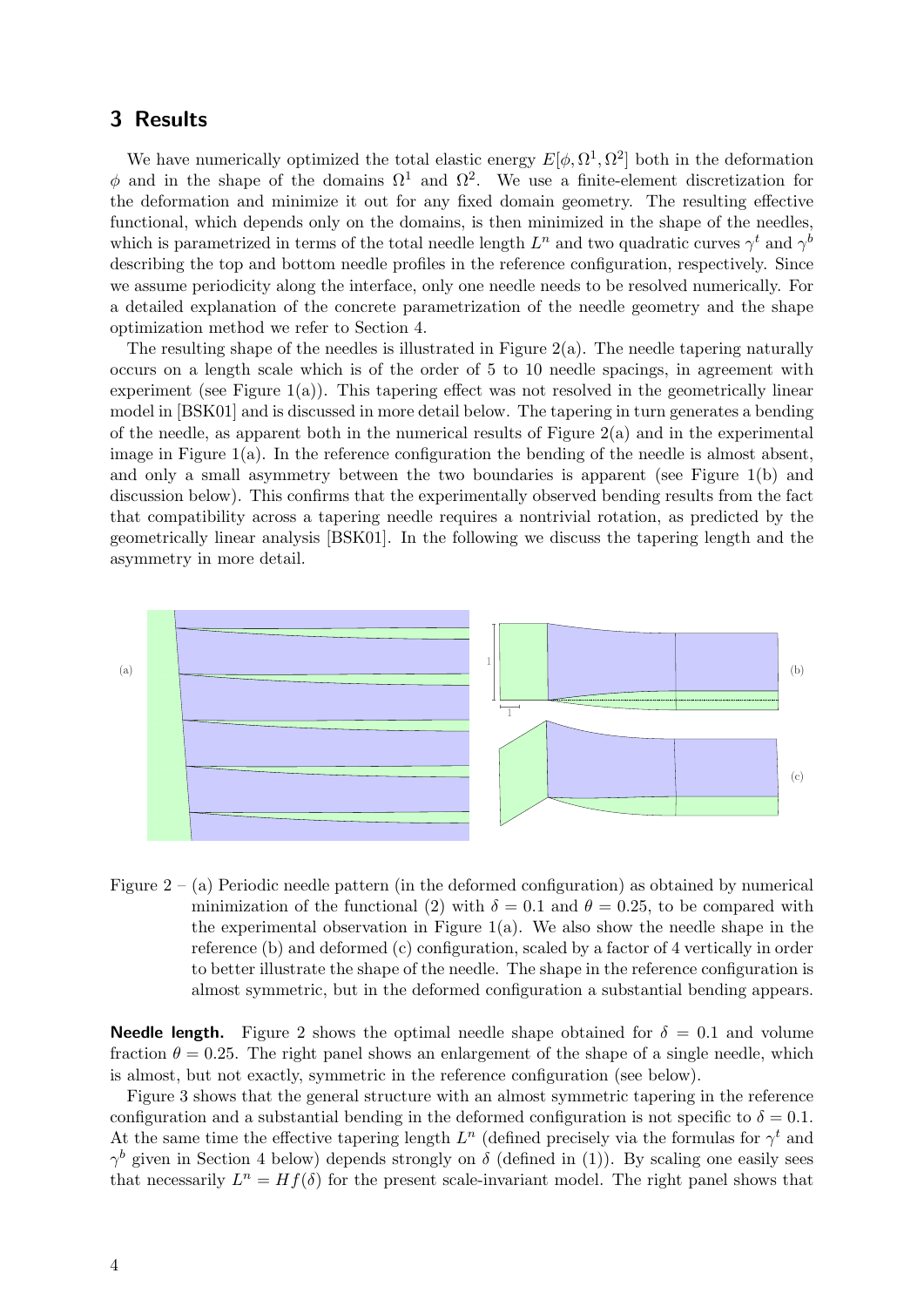the dependence is very well approximated by  $L^n = cH/\delta$ , predicting an infinite tapering length in the limit  $\delta \to 0$ . This is precisely the limit in which linearized elasticity applies.



Figure 3 – Optimal needle shape for different values of  $\delta$  in the (a) reference and (b) deformed configuration, scaled for clarity by a factor of 4 vertically as in Figure 2 (b) and (c). The right panel shows the needle length  $L^n$  as a function of  $\delta$  (the filled circles mark the configurations on the left). The black line shows the slope of  $1/\delta$ .

Linearized elasticity. We also considered a linearization of the present model, in which the energy density defined in (3) is replaced by  $W_{\text{Lin}}(\epsilon) := \frac{1}{2}d_{11}(\epsilon_{11}^2 + \epsilon_{22}^2) + d_{12}\epsilon_{11}\epsilon_{22} + 2d_{44}\epsilon_{12}^2$  and  $W^{1,2}_{\text{Lin}}(\epsilon) := W_{\text{Lin}}(\epsilon \pm \frac{1}{2})$  $\frac{1}{2}\delta(e_1 \otimes e_2 + e_2 \otimes e_1)$ , with  $\epsilon(\phi) := \frac{1}{2}(D\phi + D\phi^T) - \text{Id}$ , and a corresponding linearization of the boundary conditions. Here  $d_{11} := c_{11} - c_{12}^2/c_{11}$ ,  $d_{12} := c_{12} - c_{12}^2/c_{11}$  and  $d_{44} := c_{44}$  are the effective elastic coefficients for a two-dimensional plane stress reduction of a cubic material with elastic constants  $c_{11}$ ,  $c_{12}$ ,  $c_{14}$ . The numerics (cf. Fig. 4) show that the stored elastic energy, after optimizing with respect to the remaining degrees of freedom, decays for increasing  $L^n$ . In fact, the elastic energy appears to be proportional to  $1/L^n$ , so that the optimal value of  $L^n$  seems to be infinity.



Figure  $4$  – Linearized elastic energy of the optimal needle shape for different values of  $L^n$ , demonstrating that there is no fixed length scale in the linearized case. The black line shows the slope of  $1/L^n$ .

Nonsymmetric, curved needle geometry. The optimal needle geometry appears almost, but not exactly, symmetric. In fact, the needle tip is shifted upwards by  $\approx 0.003$  with respect to the centerline of the corresponding laminate layer in the reference configuration. Closer inspecting the optimized, parametric curves  $\gamma^t$  and  $\gamma^b$ , one observes a tangential alignment of the needle geometry and the corresponding martensitic laminate layer of constant thickness at the right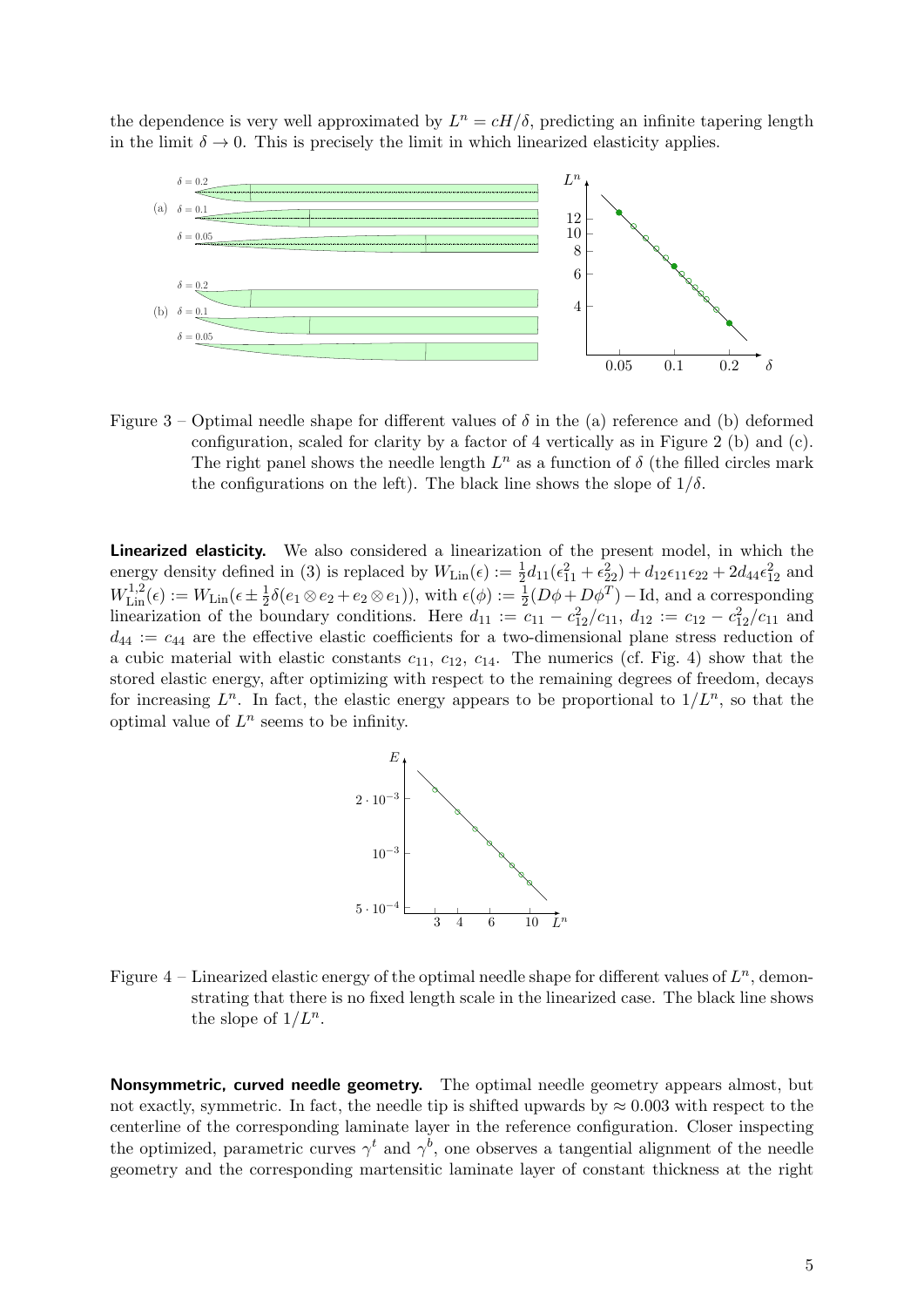boundary. For our finest mesh computation the slope of  $\gamma^t$  is 1.9 · 10<sup>-4</sup> and the slope of  $\gamma^b$  is 5.4·10−<sup>5</sup> at the point where the needle merges into the laminate (in the reference configuration).

### 4 Numerical scheme for the optimization of the needle geometry

In order to numerically optimize over the geometry we use a change-of-variables technique. Precisely, we let the physical domain  $\Omega$  be the image of a (fixed) computational domain  $\Omega$  via a map  $\psi[\alpha]$  depending on a finite set of design parameters  $\alpha$ . The physical reference configuration represents the undeformed state of the fundamental cell of the martensitic twin microstructure and is deformed by the actual elastic deformation  $\phi$ . Computational domain and physical reference configuration are sketched in Figure 5. In the physical reference configuration the



Figure 5 – Sketch of the transformation of the fundamental cell from the computational domain to the physical reference configuration, cf. Fig. 1.

top and bottom boundaries of the needle are described by curves  $\gamma^t$  and  $\gamma^b$ , which in turn are parametrized via  $\psi[\alpha]$  over two (fixed) piecewise affine curves  $\hat{\gamma}^t$  and  $\hat{\gamma}^b$  at corresponding positions in the computational domain. The horizontal length L of the fundamental cell is fixed and splits up into the length of left  $U^1$  variant  $L^l$ , which is fixed as well, the length of the needle tip  $L^n$  and the length of the laminate component on the right  $L^r$  (ideally this is an infinite domain, we make it finite only for computational reasons). The needle length  $L^n$  in the physical reference configuration is one of the design parameters and consequently  $L^r = L - L^l - L^n$ . The overall height for the fundamental cell is denoted by H, which splits up into fractions  $\theta$  and  $(1-\theta)$  corresponding to the two martensitic variants. In our computations we chose  $H = 1$ . The values of L and  $L^l$  were chosen depending on the expected range of  $L^n$ , i.e.  $L = 14.5, L^l = 2.5$ for Fig. 2 and Fig. 6,  $L = 22.5$ ,  $L^l = 2.5$  for Fig. 3, and  $L = 16$ ,  $L^l = 2$  for Fig. 4.

Another design parameter is the width  $\Delta$  of the needle cross section at the end of the needle tip above the  $x_1$  axis along the sheared direction  $e_2^{\delta\theta}$ . Correspondingly, the width below the x<sub>1</sub> axis is  $\theta$ H −  $\Delta$ . The parametrization  $\psi[\alpha]$  is composed of three transformations: (1) a linear stretching of the needle interval along the  $x_1$  axis by a factor  $\frac{L^n}{\hat{L}^n}$ , (2) a piecewise affine deformation on slices in the direction of  $e_2$  within the needle interval  $[0, L<sup>n</sup>]$  which maps  $\hat{\gamma}^b$  to  $\gamma^b$ ,  $\hat{\gamma}^t$  to  $\gamma^t$ , and  $\hat{\gamma}^b + He_2$  to  $\gamma^b + He_2$ , and (3) a shearing deformation keeping  $e_1$  fixed and mapping  $e_2$  onto  $e_2^{\delta\theta}$ . To describe the curved needle geometries we consider simple quadratic curves  $\gamma^t = \{ (x, a^t x^2 + (\frac{\Delta}{L^n} - a^t L^n)x) : x \in [0, L^n] \}, \gamma^b = \{ (x, a^b x^2 + (\frac{\Delta - \theta H}{L^n} - a^b L^n)x) : x \in [0, L^n] \}$ where the coefficients  $a^t$  and  $a^b$  are additional degrees of freedom. Altogether we consider as the vector of design variables  $\alpha := (\Delta, L^n, a^b, a^t)$ .

Given this geometric configuration we aim at minimizing the shape functional  $\alpha \mapsto \mathcal{J}[\alpha],$ where  $\mathcal{J}[\alpha] := \mathcal{E}[\alpha, \phi[\alpha]]$  with  $\phi[\alpha]$  being the elastic deformation minimizing the stored elastic energy (2), which we assume to be unique. Taking into account the parametrizations  $\Omega^{1,2}$  :=  $\psi[\alpha](\hat{\Omega}^{1,2})$  of the two physical domains  $\Omega^1$  and  $\Omega^2$ , we obtain for the stored elastic energy for a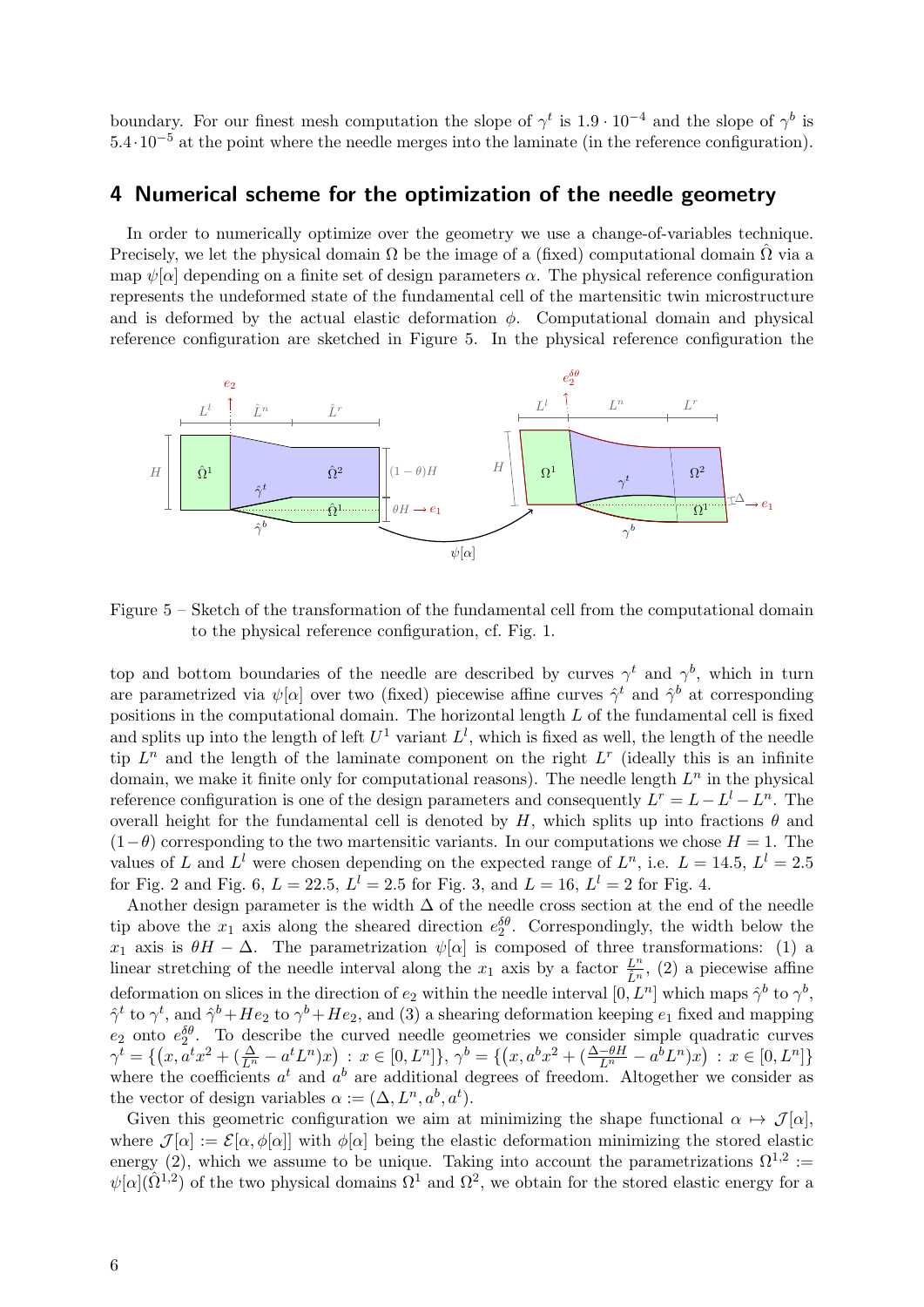deformation  $\hat{\phi} := \phi \circ \psi[\alpha]$ 

$$
\hat{\mathcal{E}}[\alpha, \hat{\phi}] := E[\phi, \Omega^1, \Omega^2] = \int_{\psi[\alpha](\hat{\Omega}^1)} W^1(D\phi) dx + \int_{\psi[\alpha](\hat{\Omega}^2)} W^2(D\phi) dx
$$
  
= 
$$
\sum_{m=1,2} \int_{\hat{\Omega}^m} W^m \left( \hat{D}\hat{\phi}(\hat{x}) \left( \hat{D}\psi[\alpha](\hat{x}) \right)^{-1} \right) \det \hat{D}\psi[\alpha](\hat{x}) d\hat{x}.
$$

Here, we assume that  $\psi[\alpha]$  is bijective and use the chain rule  $D\phi(x) = \hat{D}\hat{\phi}[\alpha](\hat{x}) \left(\hat{D}\psi[\alpha](\hat{x})\right)^{-1}$ where  $\hat{D}$  is the differential in reference coordinates  $\hat{x}$  with  $x = \psi[\alpha](\hat{x})$ . Finally, we consider periodic boundary conditions on the top and bottom boundary of our fundamental domain and

natural boundary conditions on the left and on the right. A necessary condition for a reference deformation  $\hat{\phi}$  to minimize the elastic energy  $\hat{\mathcal{E}}[\alpha,\hat{\phi}]$  for fixed  $\alpha$  is given by the Euler-Lagrange equation  $0 = \hat{\mathcal{E}}_{,\hat{\phi}}[\alpha,\hat{\phi}]$ , where  $\hat{\mathcal{E}}_{,\hat{\phi}}$  denotes the Fréchet derivative with respect to  $\hat{\phi}$ . For the spatial discretization we consider an admissible simplicial finite element mesh for the reference domains  $\hat{\Omega}^{1,2}$  with coinciding nodes on the common interface. Denoting by  $\hat{V}_h$  the associated space of piecewise affine and continuous functions from  $\hat{\Omega}$ to  $\mathbb{R}^2$  we consider the conforming finite element discretization of our variational problem with  $\hat{\phi}$ in  $\hat{V}_h$ . The solution  $\hat{\phi}[\alpha]$  is computed using Newton's scheme for the state equation  $\mathcal{E}_{,\hat{\phi}}[\alpha,\hat{\phi}] = 0$ where a small number of iterations (up to 11) are sufficient to obtain a residual in the  $L^2$  norm of 10−<sup>6</sup> . This scheme can easily be extended via a suitable projection to incorporate translational invariance  $\int_{\Omega} (\phi - \text{Id}) \, \mathrm{d}x = 0.$ 

To minimize the cost functional  $\mathcal{J}[\alpha] = \hat{\mathcal{E}}[\alpha, \hat{\phi}[\alpha]]$  we consider a cascadic nonlinear conjugate gradient scheme. For the linesearch with step size control in the descent we proceed as follows. Given a descent direction q in the design variable  $\alpha$  we define  $f(t) := \mathcal{J}(\alpha + tq)$  and let p be a quadratic polynomial solving the interpolation problem  $p(0) = f(0)$ ,  $p'(0) = f'(0) = \mathcal{J}_{\alpha}[\alpha](q)$ , and  $p(\lambda) = f(\lambda)$  for a suitable  $\lambda > 0$ . The minimum of p is attained for the time step  $\lambda^* =$  $-\frac{f'(0)\lambda^2}{2(f(\lambda)-f'(0))}$  $\frac{f(0)}{2(f(\lambda)-f'(0)\lambda-f(0))}$ . This time step is then used as input for Armijo's time step control applied to  $t \mapsto f(t)$ . We descend until  $|\mathcal{J}_{\alpha}[\alpha]| < 10^{-5}$ , with at most 101 descent steps on each level of the cascadic scheme in our numerical experiments.

We have experimentally studied the convergence of the elastic energy and the geometry degrees of freedom  $\alpha$ . For the shape shown in Fig. 2 convergence plots for a spatial grid size  $h = 2^{-n}$ for  $n = 2, \ldots 7$  are presented in Fig. 6. As a robustness check we have also considered different types of finite element meshes, i.e. meshes with diagonal faces in the  $(1, -1)$  ( $\boxtimes$ ) and  $(1, 1)$  ( $\boxtimes$ ) directions, respectively. All computations in Sec. 3 have been performed on a mesh with  $h = 2^{-6}$ with a  $\Box$  grid, oriented as in Fig. 6.

### Acknowledgements

This work was partially funded by the Deutsche Forschungsgemeinschaft (DFG, German Research Foundation) via Project 211504053 – SFB 1060.

### References

- [BFS19] E. Bronstein, E. Faran, and D. Shilo. Analysis of austenite-martensite phase boundary and twinned microstructure in shape memory alloys: The role of twinning disconnections. Acta Materialia, 164:520 – 529, 2019.
- [Bha03] K. Bhattacharya. Microstructure of Martensite: Why it forms and how it gives rise to the Shape-Memory Effect. Oxford University Press, 2003.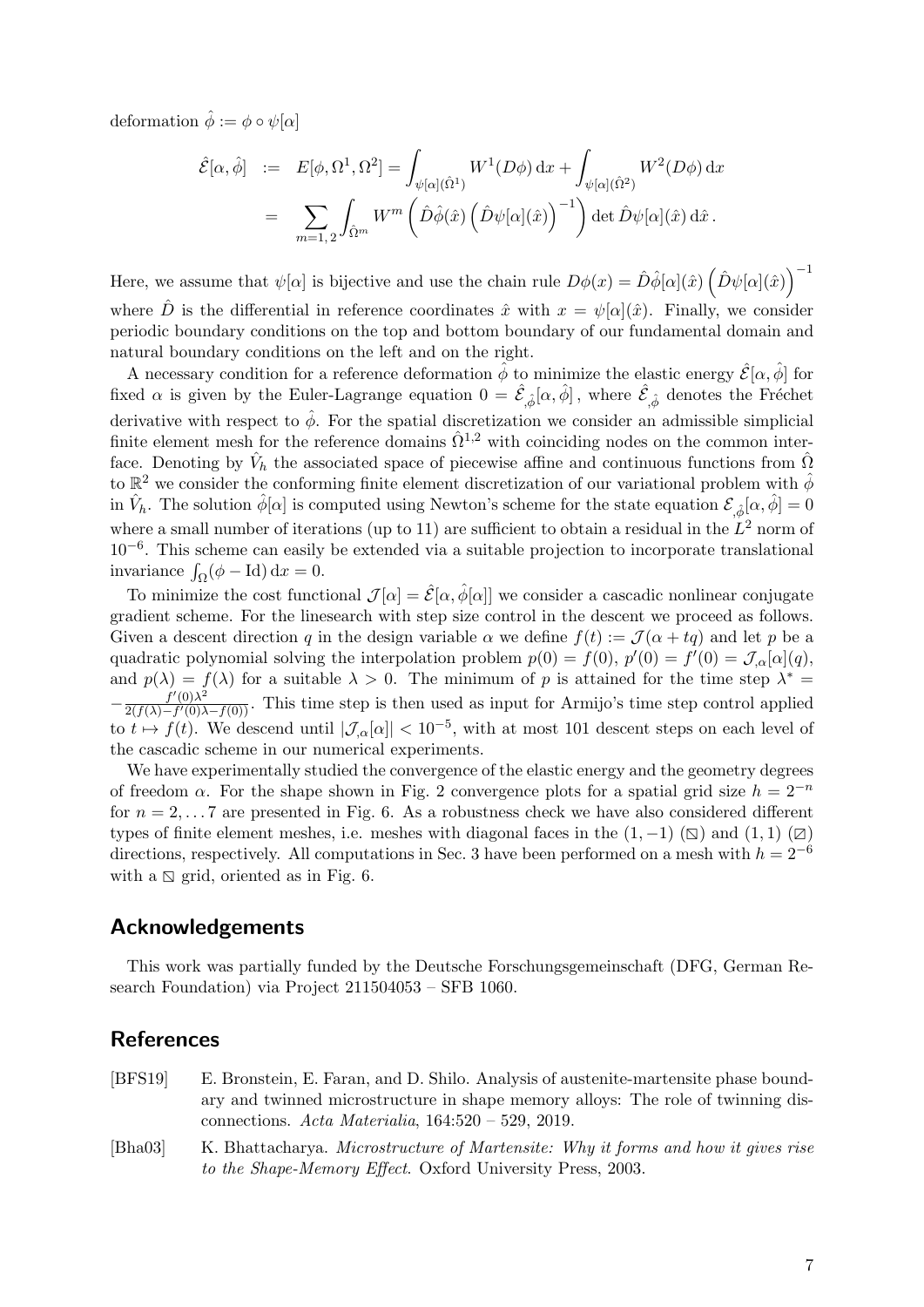

Figure 6 – Top: Coarsest finite element mesh,  $h = 2^{-2}$ ,  $\Box$  type. Bottom: Convergence plots for the task of the task of the task of the task of the task of the task of the task of the task of the task of the task of the the total energy and the four optimization parameters (the two curvatures  $-a^t$  and  $a^t$ in the second plot). In each plot the results for  $\Delta$  (blue x markers, corresponding to the mesh depicted on top) and  $\mathbb{Z}$  (green circle markers) grids are shown for successive refinement by quadrisection. A symmetric needle would have  $\Delta = 0.125$ .

- [BJ87] J. M. Ball and R. D. James. Fine phase mixtures as minimizers of the energy. Arch. Ration. Mech. Analysis, 100:13–52, 1987.
- [BSB03] P. Boullay, D. Schryvers, and J. Ball. Nano-structures at martensite macrotwin interfaces in Ni65Al35. Acta Materialia, 51:1421–1436, 2003.
- [BSK01] P. Boullay, D. Schryvers, and R. V. Kohn. Bending martensite needles in Ni65Al<sup>35</sup> investigated by two-dimensional elasticity and high-resolution transmission electron microscopy. Phys. Rev. B, 64:144105, 2001.
- [Con00] S. Conti. Branched microstructures: scaling and asymptotic self-similarity. Comm. Pure Appl. Math., 53:1448–1474, 2000.
- [CZ16] S. Conti and B. Zwicknagl. Low volume-fraction microstructures in martensites and crystal plasticity. Math. Models Methods App. Sci., 26:1319–1355, 2016.
- [DHR16] P. Dondl, B. Heeren, and M. Rumpf. Optimization of the branching pattern in coherent phase transitions. C. R. Math. Acad. Sci. Paris, 354:639–644, 2016.
- [FLBGS10] A. Finel, Y. Le Bouar, A. Gaubert, and U. Salman. Phase field methods: Microstructures, mechanical properties and complexity. Comptes Rendus Physique, 11:245–256, 2010.
- [HNR04] X. Huang, I. I. Naumov, and K. M. Rabe. Phonon anomalies and elastic constants of cubic NiAl from first principles. Phys. Rev. B, 70:064301, 2004.
- [KFR07] N. Kambouchev, J. Fernandez, and R. Radovitzky. A polyconvex model for materials with cubic symmetry. Modelling and Simulation in Materials Science and Engineering, 15:451–467, 2007.
- [KM94] R. V. Kohn and S. Müller. Surface energy and microstructure in coherent phase transitions. Comm. Pure Appl. Math., 47:405–435, 1994.
- [LL99] B. Li and M. Luskin. Theory and computation for the microstructure near the interface between twinned layers and a pure variant of martensite. Materials Science and Engineering: A, 273-275:237–240, 1999.
- [LRP13] V. I. Levitas, A. M. Roy, and D. L. Preston. Multiple twinning and variant-variant transformations in martensite: Phase-field approach. Phys. Rev. B, 88:054113, 2013.